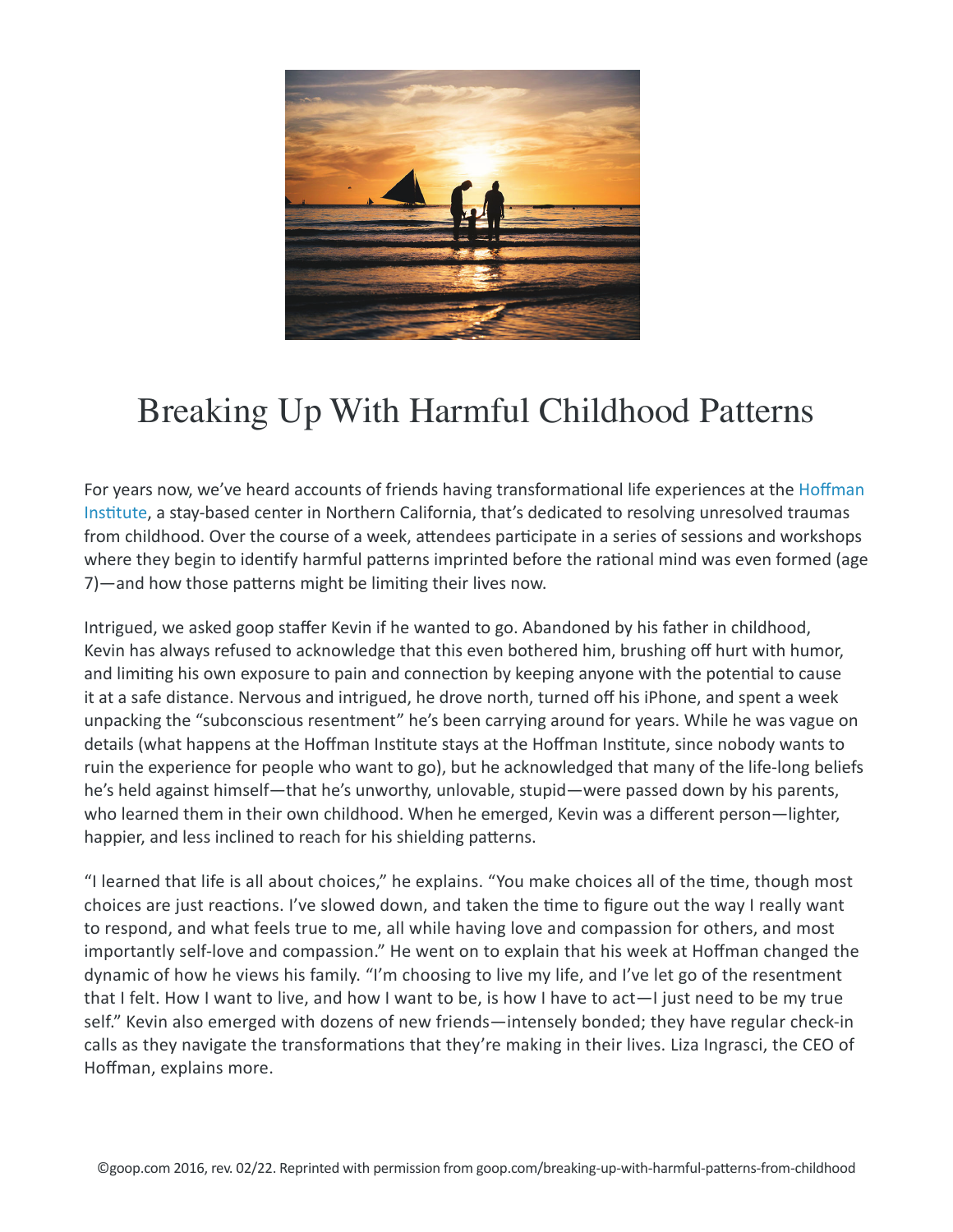#### A Q&A with Liza Ingrasci

### $\overline{\mathsf{Q}}$

*How can you tell if you're negatively affected by patterns from childhood? And are all patterns bad, or are some good?*

### A

Humans are born absolutely helpless and dependent on their parents and caregivers for survival. In childhood, to know that we will be taken care of, we bond with them emotionally. In order to feel love and belonging we indiscriminately absorb their ways of feeling and behaving and make them our own. Out of our need for love, we emotionally bonded with them in whatever experiences they offered up. No matter how much our parents may have loved us, they were by no means perfect; they had their own patterned ways of being that they learned in childhood. And, unfortunately, we bonded with them in their counter-productive negativity as well as what was life-affirming. These negative ways of feeling, thinking, and behaving are what we call "patterns." Patterns are always inauthentic and result in unwanted consequences.

They include beliefs, perceptions, judgments, needs and desires about:

- How to get love and approval
- What life is about
- How to relate to others
- What is spirituality
- The role of work and family

We often find later in life that these parental patterns (i.e., rules and ways of being which we soaked up like a sponge in childhood) end up working against us as adults.

For instance, in one family, smiling and being nice may be the acceptable way of being. But later in life, when it's time to tell a difficult truth or to stand up for ourselves, we revert to "being nice" as our default. While there is nothing "wrong" with being nice, done compulsively, it is an inauthentic pattern. We abandon our true self and manifest behavior that, while it may get us approval, leaves us feeling hollow and powerless.

Here are a few other examples:

- Acting nice instead of honestly facing a conflict
- Being so compulsively organized that spontaneity is sacrificed
- Putting so much focus on logic that emotional connection is lost

People come to the Hoffman Process because they have patterns they need to change. For example: they keep getting into relationships but can't commit, or become needy, domineering, critical, or hyper-controlling.

In the Hoffman Process participants come to see that they are essentially repeating a parent's way of being—or rebelling against it. Perhaps the person who can't commit had a parent who abandoned the family or had affairs. If they become needy in relationships, they may have seen that same dynamic between their parents, etc.

In the Hoffman Process, we look at the behaviors and ways of being that cause suffering. For example, if being needy is a problem, the Process helps the person become curious about that.

- From whom did I learn to be this way?
- Who was like that in my childhood?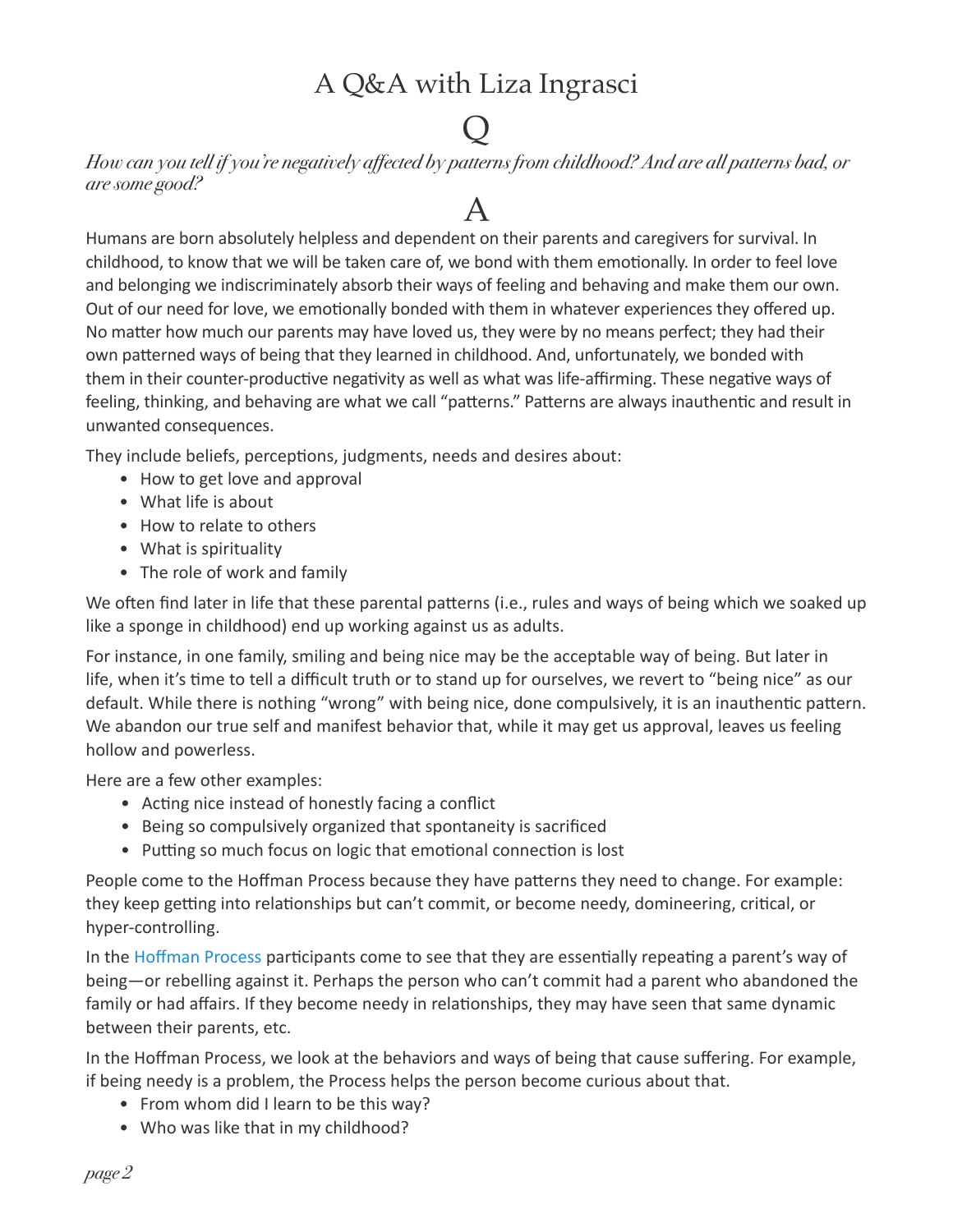- What did I observe between my parents?
- Were my needs so overlooked as a child, that I'm going through life, looking for love but continually only finding people who abandon me—just like my parents did? Do I abandon myself and/or others?

In the Hoffman Process, we are looking for our patterns that cause suffering and negative consequences to ourselves and others, and that have been there throughout our lives. The goal is not to get rid of all our patterns, but to diminish their power over us and to increase our choice and will to act. Being nice, and being organized are great skills, but not if those are our only options, and not if we are doing them compulsively and at the expense of our relationships and vitality.

To be whole, we need to experience connection to all aspects of ourselves—emotions, intellect, body, and spiritual essence.

# $\overline{\mathsf{Q}}$

*How can you mindfully parent and protect your own children from inheriting some of these harmful patterns?*

### A

Obviously, mature and loving adults make more mature and loving parents. The best way to raise loving, productive, authentic, spontaneous children to adulthood is to model these ways of being. Our children do what we do, not what we say. Are we modeling healthy boundaries, strength, and compassion, or are we modeling denial, stress, addiction, secrecy, and self-neglect? We all know what it's like to see our kids follow in our footsteps. The good news is that we can change our footsteps. This can be a great motivation to do this kind of work.

### $\overline{\mathsf{Q}}$

*For those who are unable to go to the Hoffman Institute and do the work there, are there practices that you can do yourself to help exorcise these patterns of harmful thinking?*

#### A

Mindfulness, awareness, gratitude, meditation, prayer, and service are all practices that can reduce the effects of pattern-driven behavior. There are a variety of ways to learn these things.

One advantage to doing deep emotional work in a setting such as the Hoffman Process is that it clears the path to taking on such life-affirming practices. When the past isn't clogging up the works, there is more space for behaving in a way that is deeply positive and satisfying.

### $\overline{\mathsf{Q}}$

*How can you begin to identify patterns from your parents, and then separate yourself, particularly if they're not serving you?*

#### A

The place to start is by asking yourself some tough questions to increase your awareness:

- In what areas of my life am I suffering? How do I feel about myself in my relationships or in my career?
- What feelings do I have around it? Is it sadness, worry, guilt, or anger?
- What is blocking me from being the person I want to be?
- Where in my family of origin did I observe this way of being, as a child?
- What are the consequences today, in my life, in continuing to be this way?